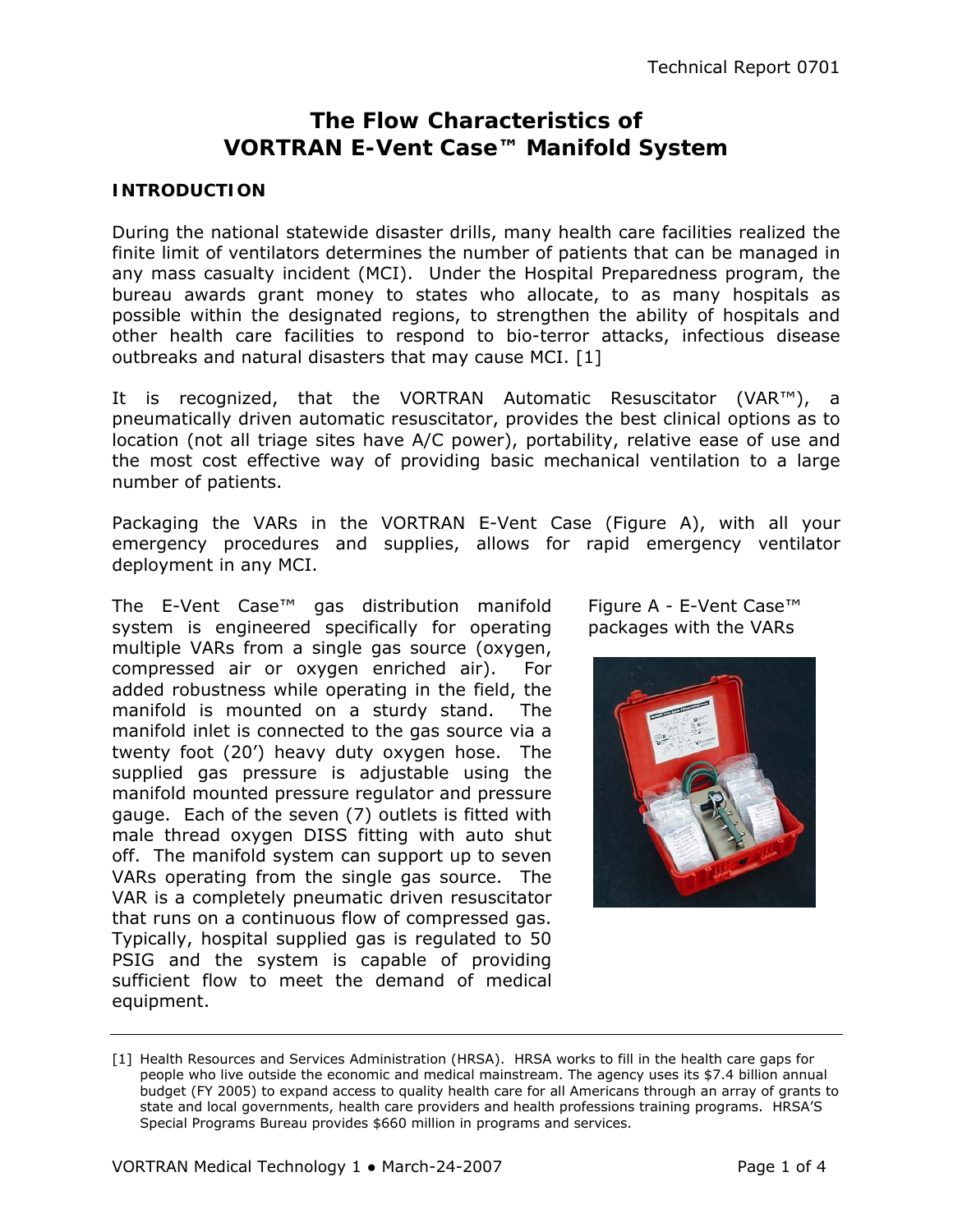However, in the emergency situation, with limited resources, preparing for an emergency means knowing the capacity and limits of your facility. Understanding your gas supply is essential in determining the numbers of surge capacity ventilator patients the facility can manage. The VARs and E-Vent Case offer tools to help you meet your needs but it is not the complete solution. You also need trained clinicians and sufficient gas resources. This report details the flow requirements and operational characteristics of the VARs using the E-Vent Case manifold system. Using the flow requirement information provided herein, there are many alternative gas distribution systems that the hospital's biomedical department can develop to achieve the same result To safely and effectively operate multiple VARs from a single gas source, make sure your gas distribution can provide the flow (liters per minutes) to meet the demand.

# **SETTING UP THE MANIFOLD**

Setting up the E-Vent Case manifold distribution system for multiple VARs is easy. Follow the five quick steps  $[1]$  -  $[5]$ :

- Step: [1] Connect to a gas source. Connect the other end of tubing to manifold inlet (Figure B).
	- [2] Set patient flow to 25 LPM with pressure gauge at 25 PSIG (Figure C).
	- [3] Connect patient (Figure D).
	- [4] Adjust PIP and rate for patient's needs (Figure E).
	- [5] Verify PIP with a manometer

Figure B - Manifold is connected to source gas via a 20' tubing





Figure C - Set manifold pressure using the regulator and pressure gauge



Figure D - Connect patients Figure E - Adjust PIP and rate

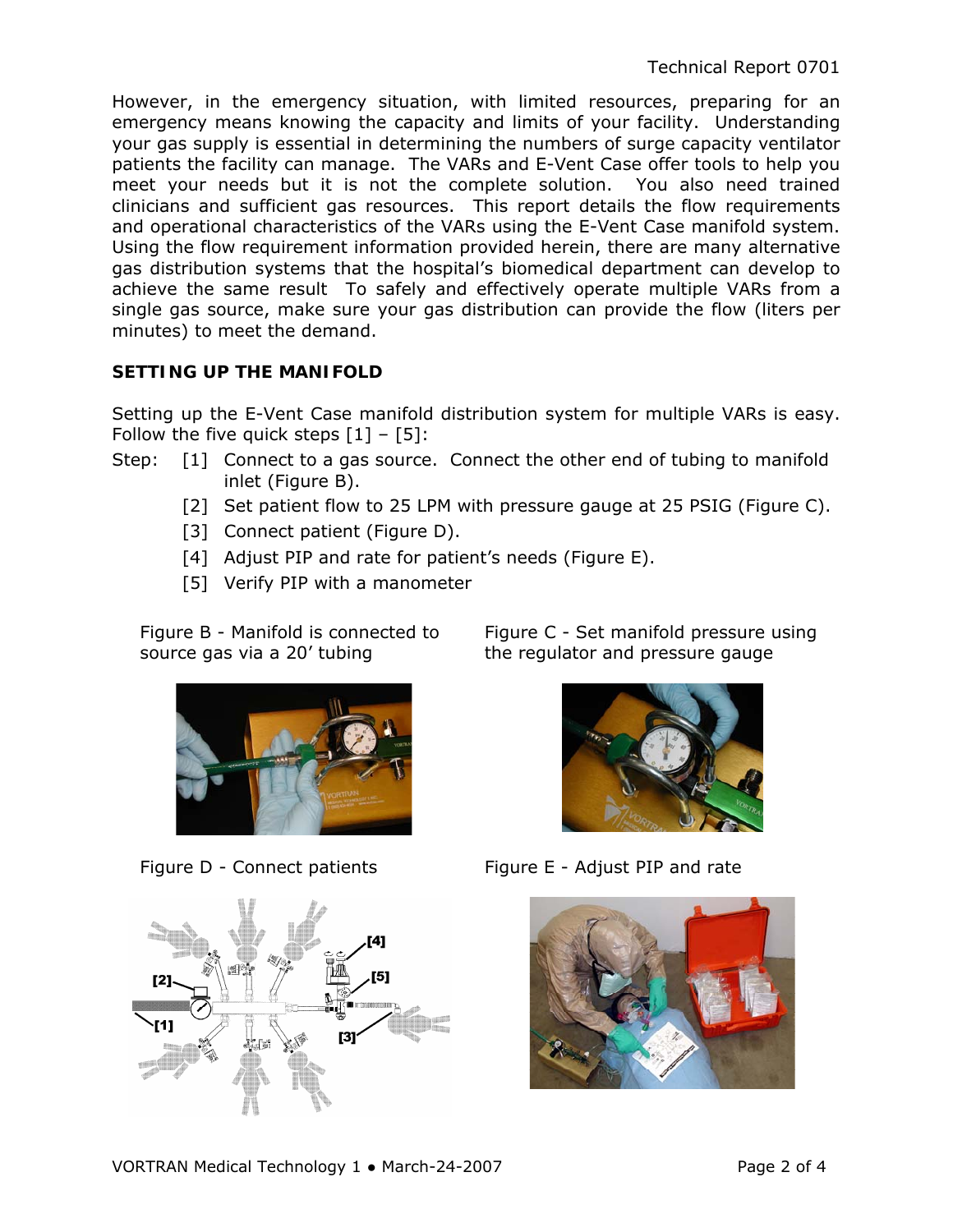# **METHODS OF EVALUATION**

The E-Vent Case manifold system is connected to a compressed air source using the twenty foot (20') oxygen hose supplied. This bench top evaluation was conducted using the following two (2) scenarios:

- *i.* When the gas source supplied is capable of maintaining a constant 50 PSIG pressure to the manifold
- *ii.* When the gas pressure supplied is limited to maximum of 50 PSIG

In each scenario, *i* and *ii*, the VAR is operated in both the [A] 100% FiO<sub>2</sub> mode and in the [*B*] 50% entraining mode to simulate oxygen consumption. In both cases, compressed air (21% FiO<sub>2</sub>) is used and flow rate is measured. The density of the oxygen compared to the density of room air makes an insignificant difference in the flow measurements herein. At each pressure setting, flow from each individual VAR is recorded and summarized in Tables *A1*, *B1*, *A2* and *B2*.

**Table**  $A1 - \text{VAR}$  is operated in the 100% FiO<sub>2</sub> mode with green colored connector when manifold pressure is set to 50 PSIG

| No. of VARs connected to manifold |        |    |      |      |      |      |      |     |
|-----------------------------------|--------|----|------|------|------|------|------|-----|
| Supplied source pressure          | (PSIG) | 51 | 52.5 | 55   | 58   | 62   | 67   |     |
| Total flow requirement            | (LPM)  |    | 83   | 125  | 166  | 208  | 249  | 291 |
| Averaged flow to each VAR         | (LPM)  | 42 | 41.5 | 41.6 | 41.5 | 41.6 | 41.5 |     |

### **Table**  $B$ **1** – VAR is operated in the 50% FiO<sub>2</sub> mode with grey colored connector when manifold pressure is set to 50 PSIG

| No. of VARs connected to manifold |        |    |      |      |      |      |      |      |
|-----------------------------------|--------|----|------|------|------|------|------|------|
| Supplied source pressure          | (PSIG) | 50 | 50   | 51   | 51   | 52   | 53   | 54   |
| Total flow requirement            | (LPM)  | 16 | 31   |      | 62   | 78   | 93   | 109  |
| Averaged flow to each VAR         | (LPM)  | 16 | 15.5 | 15.6 | 15.5 | 15.6 | 15.5 | 15.6 |

Table *A***1** indicated the maximum flow of 291 LPM when operating 7 VARs in 100% mode. This requires the source pressure to be at 73 PSIG in order to maintain a 50 PSIG manifold pressure. Although this is not common, due to regulated hospital source gas pressure, it demonstrated that the manifold can deliver maximum flow to 7 VARs. Table *B***1** indicated the flow demand is significantly less when operating in entrainment mode.

**Table**  $\overline{A2}$  – VAR is operated in the 100% FiO<sub>2</sub> mode with green colored connector when supplied source pressure is set to 50 PSIG

| Nos of VARs connected to manifold |        |    |      |     |     |      |     |      |
|-----------------------------------|--------|----|------|-----|-----|------|-----|------|
| Manifold pressure                 | (PSIG) | 49 | 47   | 45  | 43  | 40   | -27 | 34   |
| Total flow requirement            | (LPM)  |    | 79   | 114 | 147 | 173  | 196 | 214  |
| Averaged flow to each VAR         | (LPM)  | 41 | 39.5 | 38  | 37  | 34.5 | 33  | 30.5 |